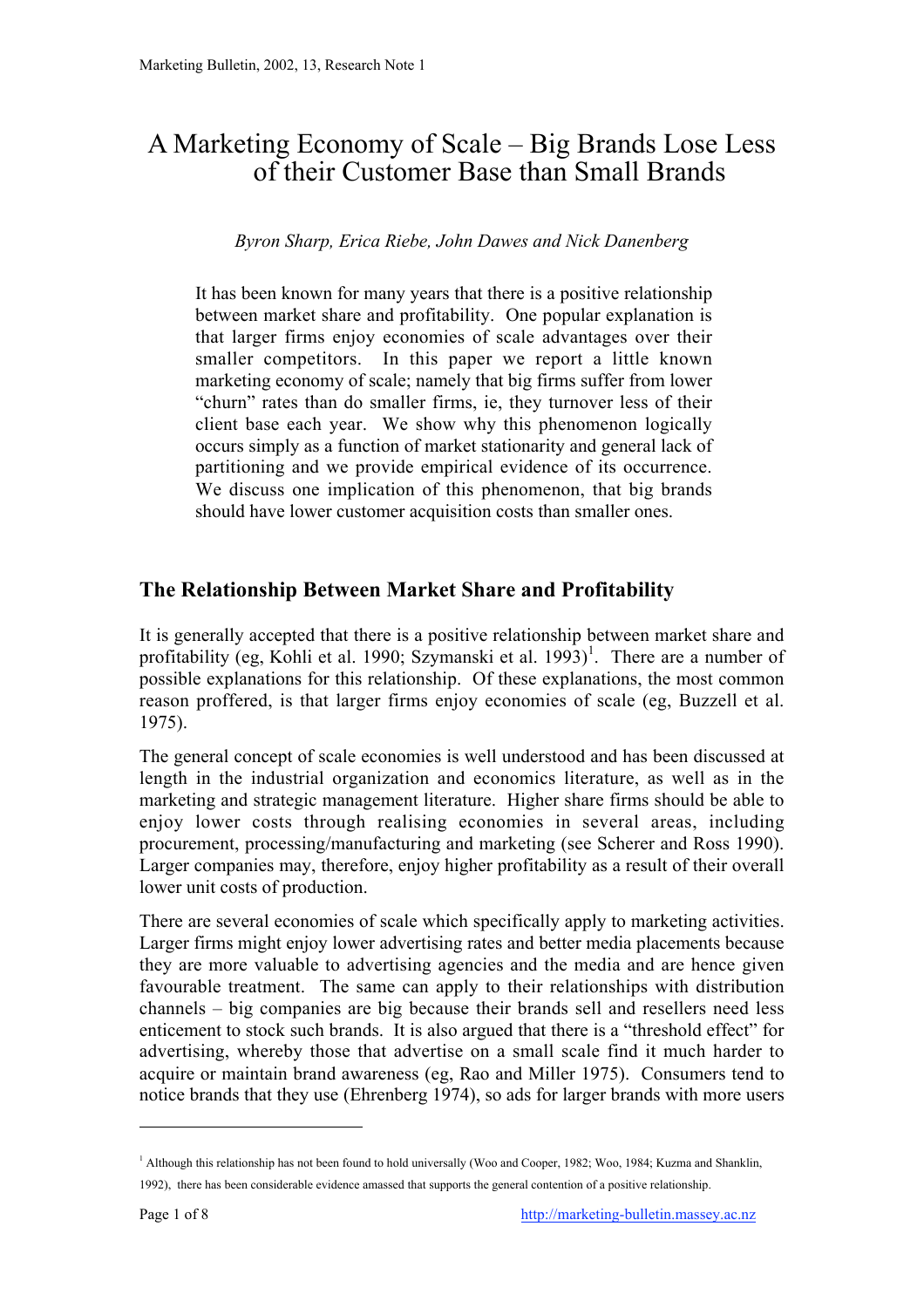will be noticed more by the public, increasing their effectiveness.

In addition to these previously reported marketing related economies of scale, we now report that costs associated with 'customer churn' shall be less for larger firms/brands than smaller ones – this flows naturally from the general market conditions of stationarity and lack of partitioning. This natural phenomenon is the focus of this paper.

#### **Churn**

Defection and acquisition patterns are most easily observed in 'subscription' markets where most customers have a "repertoire of one", ie, they typically subscribe to one brand, which provides all their category requirements, until they defect to another (Sharp and Wright 1999). Examples of such markets are insurance, banking and telecommunications. Because customers use one brand at a time, using another brand is usually an obvious sign of defection (a change in repertoire). Firms in such industries have readily identifiable 'churn' rates - for instance in insurance a company can easily determine the proportion of customers who do not renew their policies (with few people actually abandoning the category, lapsing and churn are virtually the same) or massively down-grade their usage of the brand.

In the other type of repeat-purchase market, repertoire markets, buyers regularly switch brands but this happens within an individual's repertoire. The proportion of the repertoire that any brand occupies stays remarkably steady over the medium term. Changes in repertoire do occasionally occur but they are harder to spot in repertoire markets than in subscription markets where a change generally means complete (or near to it) defection.

For this reason, in subscription markets managers commonly use churn statistics as an important marketing metric. In repertoire markets loyalty is more commonly assessed via metrics such as average share of category requirements or average purchase frequency (both of which are highly correlated).

The focus of this paper is on churn, which is common to both markets, and has received little in the way of systematic study, whereas great advances have been made in the study of polygomous loyalty in repertoire markets. The study of polygamous loyalty in repertoire markets has lead to the discovery of generalised predictable patterns. Here we show that insights from this research mean that there are also patterns in churn rates.

It is a little known marketing fact that the differences in competing brands' customer churn or defection rates are largely a function of brand size (market share). That is, small brands have an inherently less stable customer base than do larger brands in their industry. Smaller brands lose (and conversely win) a greater proportion of their customer base each year when compared to larger share brands. The explanation as to why this phenomenon occurs is best given through an example, and is most clearly exhibited in the case of only two brands in a subscription market.

Imagine a market with only two brands (Brand B and Brand S) and 1,000 customers each of whom use only one of the two brands. Imagine that Brand B is larger than S, with 80% market share (800 customers), while Brand S has 20% market share (200 customers). Imagine also that the market is stationary, that is, each brand has the same market share at year-end as they began the year with. In order for the two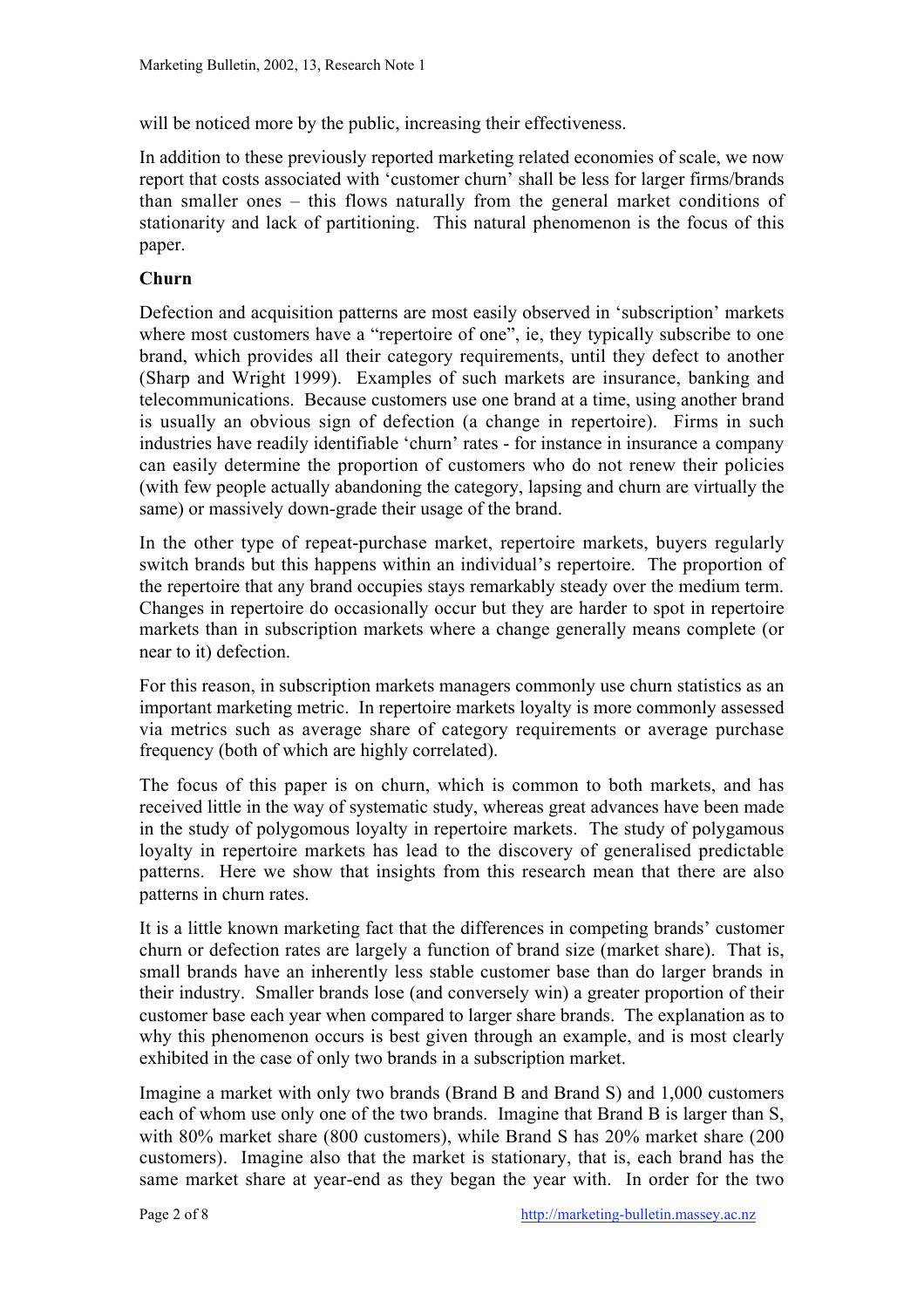brands to remain the same size, each must gain (and lose) the exact same number of customers each year. That is, if Brand B lost 100 customers each year it would also, as a condition of stationarity, necessarily gain 100 customers. This would be a defection rate of 12.5% (100/800). Meanwhile, the Brand S would also lose and gain 100 customers, but in this instance this represents a 50% defection (and acquisition) rate (100/200)!! This scenario is presented in the figure below. Obviously, this example represents an overly simplistic case. However, it does serve to show the discrepancy in defection rates (and attendant acquisition rates) between brands of differing sizes that occurs simply as an outcome of market stationarity. The case can also be readily extended to more than two brands.



*More of the small brand's customer base turns over.*

So the small brand has an inherently less stable client base; this is simply a natural aspect of being a small brand.

This is a 'Double Jeopardy' pattern for churn, that is, smaller brands not only have fewer customers but they are also more likely to lose them.

The double jeopardy pattern is well established for repeat-buying within stable repertoires. Small-share brands not only have fewer customers, but these customers buy the brand less often than larger brands get bought by their customers. And now we see that it occurs for *changes* in repertoire too, ie, churn.

Double Jeopardy within stable repertoire buying has been observed in numerous empirical studies conducted over the last thirty years in a range of industries and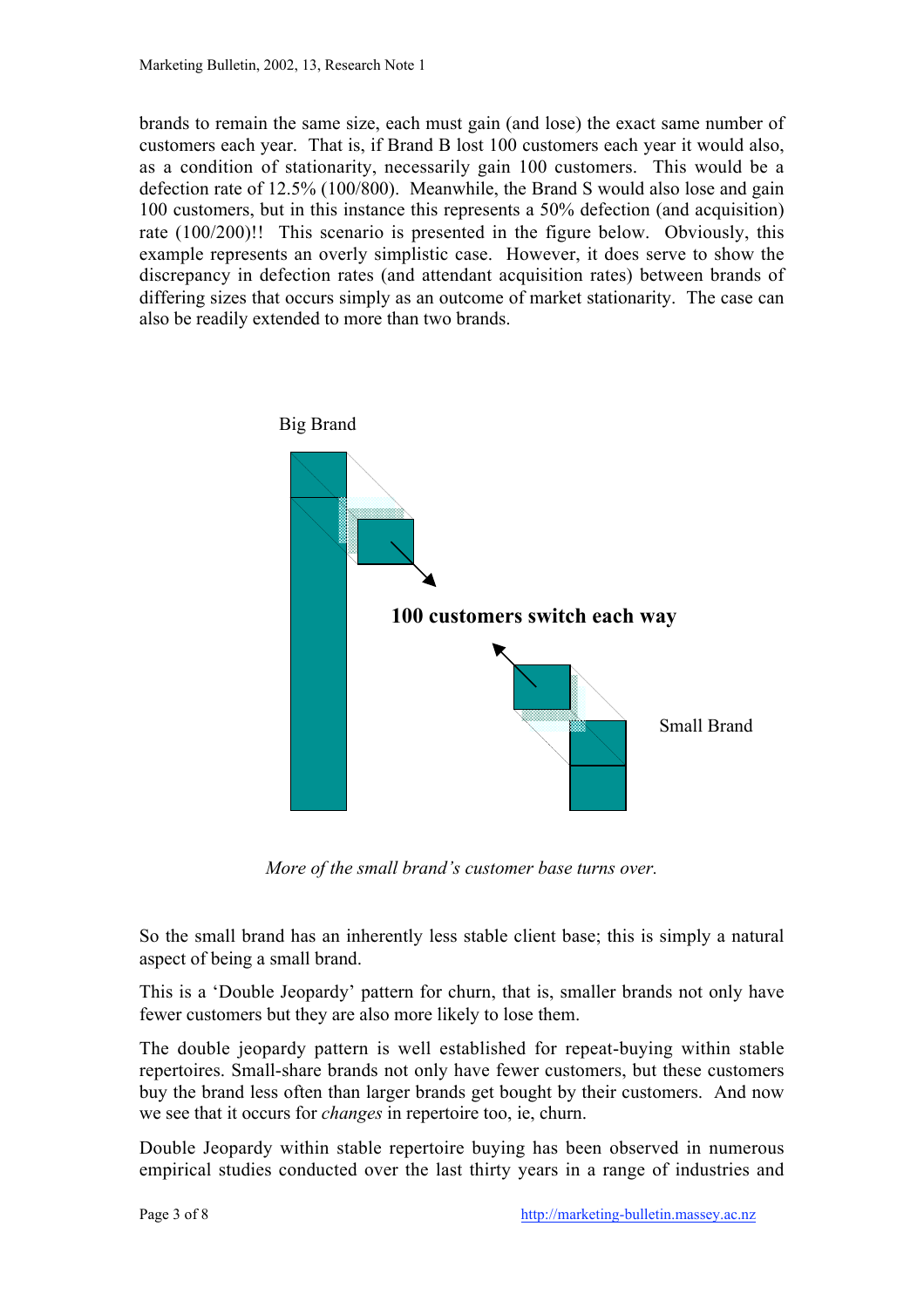countries (Ehrenberg et al. 2003). Recently the DJ pattern has also been observed for customer defection/retention rates for car purchasing (Colombo et al. 2000). Double Jeopardy occurs because of asymmetries in familiarity and distribution, ie, some brands are bigger than others. Double Jeopardy is, therefore, simply a statistical selection effect (as is illustrated above) which occurs for the switching/shuffling between brands that happens within buyers' stable repertoires *and* for churn (when they make dramatic changes to their repertoires).

This statistical selection effect must occur when markets are stationary and unpartitioned.

#### **Stationarity**

When a market is stationary any defection must be balanced by an equal amount of acquisition, and the degree of churn (in percentage terms) would be a function of brand size, as the above example illustrates. But if a brand were gaining or losing share it could have defection or acquisition rates that were independent of its market share. Two brands of equal size could have quite different defection rates, if one were rising in share it might have a very low rate of defection and while the other, losing share, might have a high rate of defection. These are empirical questions, but the important point is that without stationarity the Double Jeopardy pattern need not occur.

Most markets are stationary, or very near to it, most of the time. This has been shown by the widespread fit of the Dirichlet model of repeat purchase which assumes stationarity.

#### **Lack of Partitioning**

Lower churn rates for large brands also depends on the other assumption necessary for the double jeopardy pattern, that the market is un-partitioned. That is, that differentiation is entirely related to size, with some brands having greater/lesser levels of familiarity and distribution, rather than particular brands appealing to distinct subgroups within the market. If two or more brands were partitioned, they could have entirely different churn rates than the rest of the market, eg, sharing more customers between each other and less than expected with the rest of the brands. Though we would still expect that differences in churn within the partition would be related to market share. Likewise, a brand could be differentiated to the extent that it formed a partition of one, for example, the classic niche brand where it had higher loyalty than other brands of similar market share.

#### Empirical Support

We have shown logically that small brands will have a higher proportion of their customers who switch brands under a simple and reasonably realistic constraint of stationarity. But does this logic hold up to empirical scrutiny? To test this, we report on two empirical investigations.

The first of these tests involved survey data which was gathered from an industrial product market, where retailers essentially subscribe to supply a brand for a season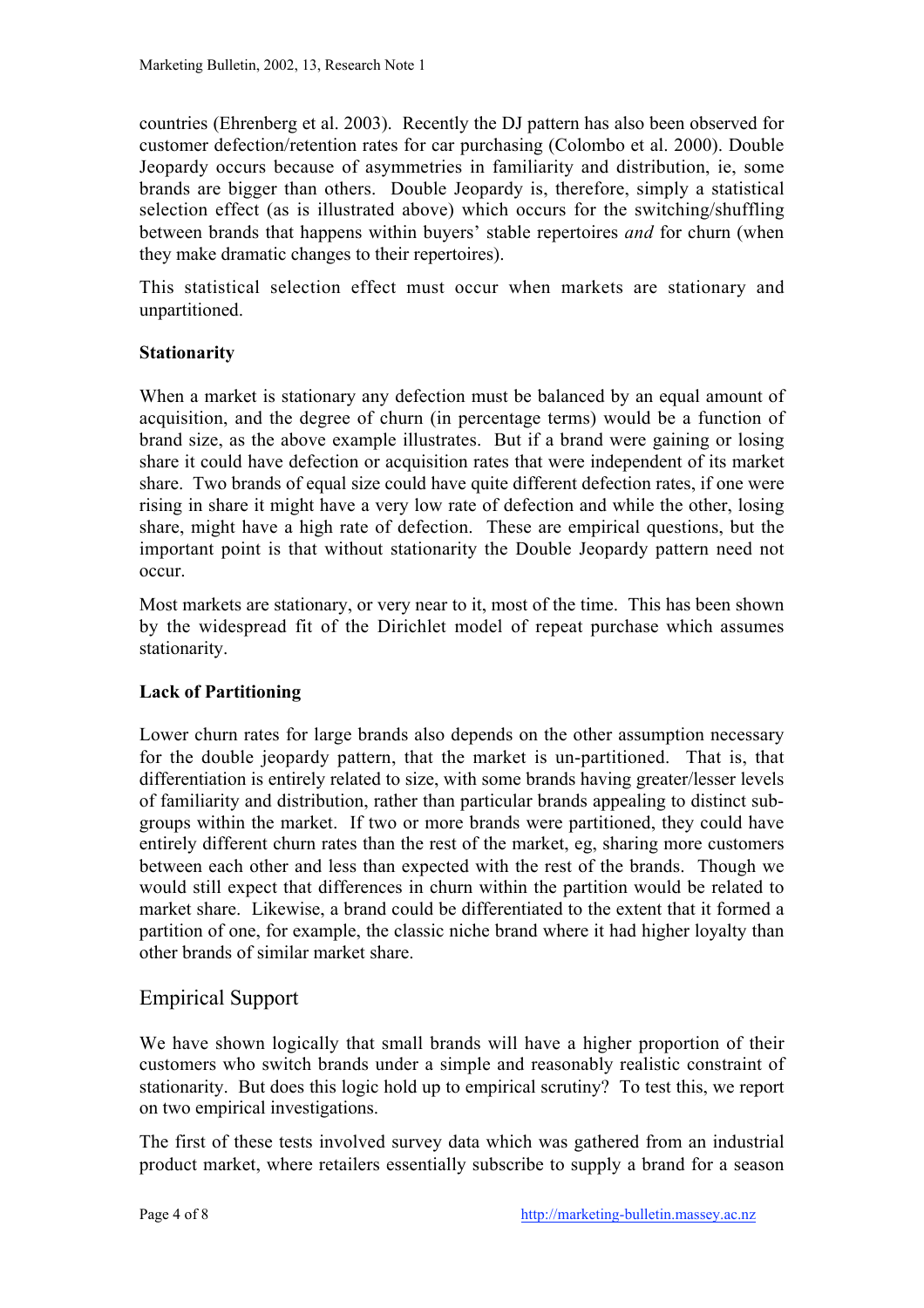and at the end of the season have the opportunity to defect from one brand and move to another. The study gained a final sample of 200 respondents with a 68% response rate. The survey was administered over the phone and the Verbal Probability Scale was used to collect predictions of future purchasing behaviour. As data specifying both customer defection rates and such information that is inclusive of all brands in the market is difficult to obtain, the data reported here uses probability of defection occurring, rather than actual defection data. However, the probabilistic measure used was the Verbal Probability Scale (VPS), a derivative of the Juster Scale specially developed for phone data collection, which has been shown to be highly correlated with the level of aggregate purchasing behaviour in a range of markets (Brennan and Esslemont 1994). We asked respondents the probability that they would not buy their current brand the next time they made a purchase from the category.

The top five brands shown in the table below represent almost 90% of the market share of the industry. As with many markets, the remaining market share in this industry is made up of a large number of very small brands. The table below shows the top five brands in the market in line with their market share.

| <b>Brand</b>   | <b>Penetration</b> | <b>Market</b><br><b>Share</b> | <b>Probability of defecting</b><br>from the brand |
|----------------|--------------------|-------------------------------|---------------------------------------------------|
| <b>Brand 1</b> | 79%                | 57%                           | 18%                                               |
| <b>Brand 2</b> | 45%                | 32%                           | 21%                                               |
| <b>Brand 3</b> | 11%                | 8%                            | 31%                                               |
| <b>Brand 4</b> | $4\%$              | 3%                            | 24%                                               |
| <b>Brand</b> 5 | $0.3\%$            | $0.2\%$                       | 28%                                               |

Bigger brands have a lower 'churn' rate than smaller brands in the same market. For example, the biggest brand (Brand 1) is expected to lose only 18% of its current customers, while the smallest brand (Brand 5) is expected to lose 28% of its customers. We can also identify deviations from this pattern (ie, that Brand 3 has a higher than expected probability of defecting). Given the pattern demonstrated across the remaining brands, we would expect Brand 3's probability of switching to be around 22%. This may suggest that this brand is losing market share. For example, assuming that all other things are as expected (such as the brand's rate of customer acquisition), a relatively high rate of defection would necessarily mean a reduction in market share. In this data, however, it was not possible to determine whether the predicted acquisition rate was at an expected rate.

Another illustration of this phenomenon is shown in previously published data, although the source did not explicitly discuss the economies of scale issue. This data is not from a subscription market, but from a repertoire market with long interpurchase intervals. Because of this long interpurchase interval, one could arguably say that buying one brand then another brand represents a 'switch', with that customer being 'lost' until they next re-buy. The data is on brand switching for cars,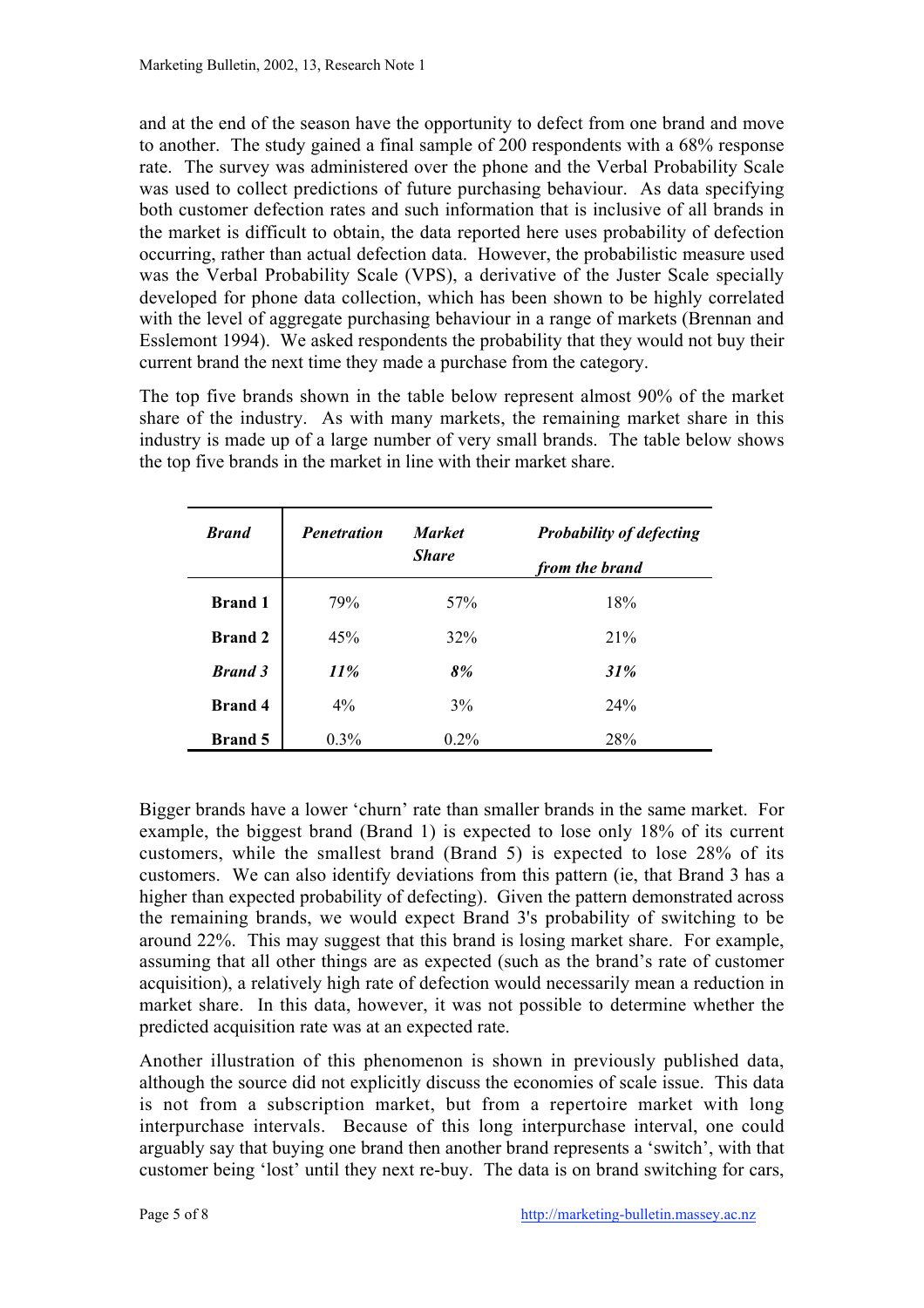| <b>Brand</b> | <b>Market share</b> | % of customers switching to another brand |
|--------------|---------------------|-------------------------------------------|
|              |                     |                                           |
| Renault      | 31                  | 36                                        |
| Peugeot      | 23                  | 40                                        |
| Citroen      | 12                  | 45                                        |
| <b>VW</b>    | 8                   | 44                                        |
| Ford         | 7                   | 45                                        |
| Fiat         | 6                   | 54                                        |
| <b>GM</b>    | 5                   | 47                                        |
| Rover        | $\overline{2}$      | 65                                        |
| Seat         | $\overline{2}$      | 74                                        |
| Mercedes     | 1                   | $30*$                                     |
| Volvo        | 1                   | 52                                        |
| <b>BMW</b>   | 1                   | 54                                        |
| Lada         | 1<br>ı              | 60                                        |
| Alfa         | 1                   | 62                                        |

taken from Colombo, Ehrenberg & Sabalava {2000}, specifically data for France 1989 (p. 28).

*\* outlier*

Market share *down*, switching rate *up*

We see a clear pattern of increasing switching rates as market share decreases. There are some apparent exceptions such as Mercedes, which has a lower switching rate than expected given its small market share, but the general relationship is apparent. Car brands with smaller market shares have much higher rates of customers switching away from them. Therefore, they must either attract new customers at a higher rate than their larger competitors or lose market share. The correlation between market share and switching rate is  $-0.75$ .

## Implications and Recommendations for Further Research

Viewing defection in this way provides norms for the level of switching that a firm of a given market share in a market with a given underlying rate of churn 'should' experience. Competitors of similar market share should have similar defection rates. If one brand has a higher defection rate than another brand of the same size, this may indicate market share change. This logically flows if all other factors, such as a brand's rate of acquiring customers is as expected, and the share of category requirements for defecting and acquired customers is similar.

Obviously, brands that are losing share suffer from a greater rate of defection than their rate of acquisition, however, what has not been stated elsewhere is that brands that are losing share have rates of defection that are greater than the defection rates of competitors of a similar size. Investigating whether brands that change market share have unusual rates of defection is an empirical question in need of further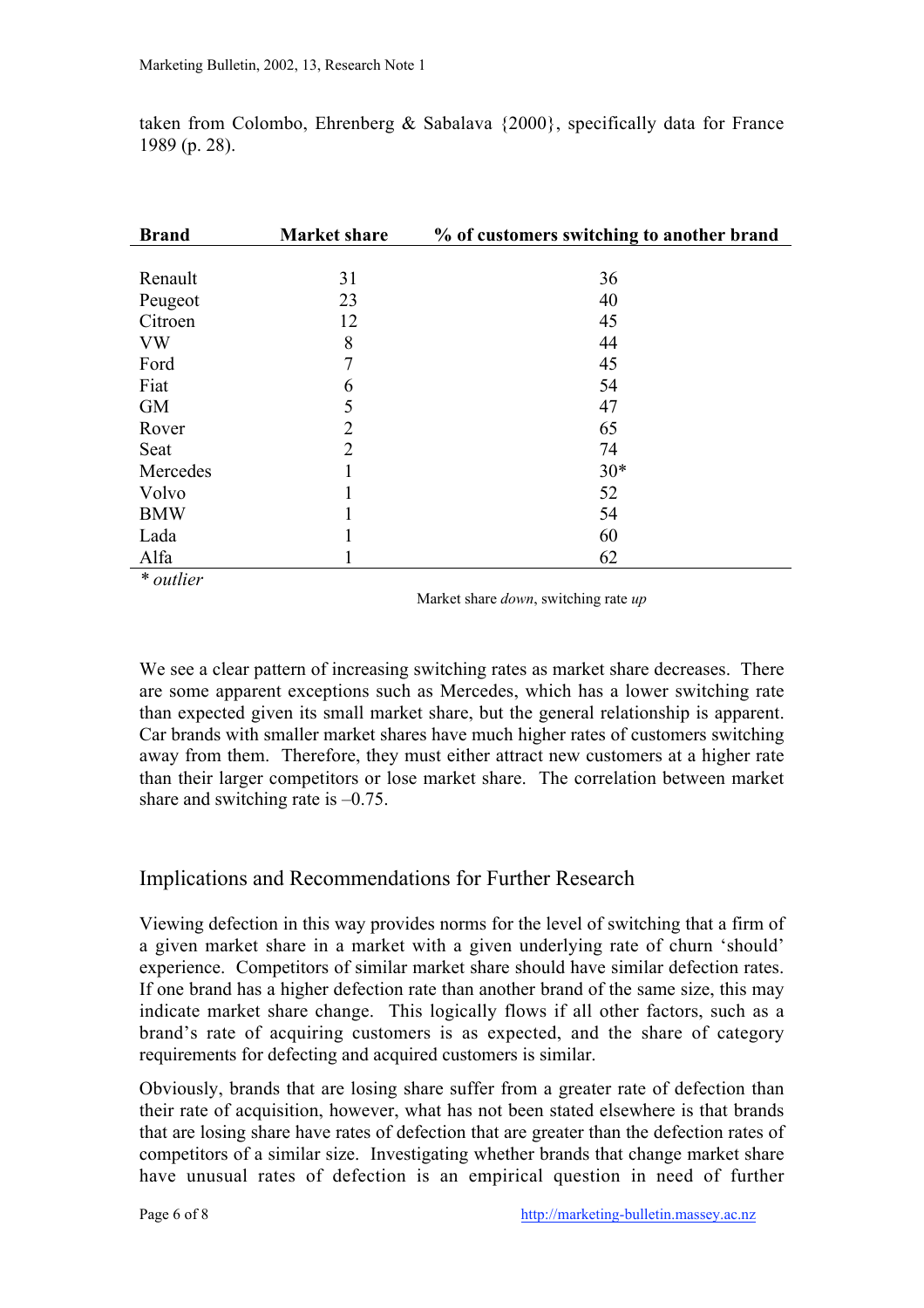investigation, however, this paper demonstrates a pattern in churn data that occurs for stationary brands, and provides a benchmark against which we can compare brands that change their market share over time.

A brand's defection rate may also indicate what market share level a brand is currently trending towards. For instance, if the defection rate is lower than what we would expect given its current level of market share, this may indicate that the brand is in the process of growing. It, in effect has the defection rate of a larger brand. Once again, there is a need to examine data sets that include both rates of defection, and rates of customer acquisition. In addition, there is also a need to examine panel data that shows brands changing market share in order to draw conclusions about the relationship between churn and market share change. By knowing how defection and acquisition rates differ from what is expected, it may be possible to show how much larger (or smaller) a brand is going to become. By determining the expected rate of defection for all brands in the market, it would be possible to calculate the future size of the unusual brand. If the brand is trending towards a different market share, the question then is how long does it take for a brand to establish a new level of market share? This is an empirical question and is currently the subject of further investigation.

The most important implication for managers is for managers to be realistic about setting objectives regarding customer retention. Clearly, small brands cannot be expected to have defection rates equal to those of their larger competitors.

### **References**

Brennan, Mike and Don Esslemont (1994), "The Accuracy of the Juster Scale for Predicting Purchase Rates of Branded, Fast-Moving Consumer Goods," Marketing Bulletin (5), 47-53.

Buzzell, Robert D., Bradley T. Gale, and Ralph G. M. Sultan (1975), "Market Share - A Key to Profitability," Harvard Business Review, 53 (January-February), 97-106.

Colombo, Richard, Andrew Ehrenberg, and Darius Sabavala (2000), "Diversity in Analyzing Brand-Switching Tables: The Car Challenge," Canadian Journal of Marketing Research, 19, 23-36.

Ehrenberg, Andrew S.C. (1974), "Repetitive Advertising and the Consumer," Journal of Advertising Research, 14 (2, April), 25-34.

Ehrenberg, Andrew S.C., Mark D. Uncles, and Gerald G. Goodhardt (2003 (forthcoming)), "Understanding Brand Performance Measures: Using Dirichlet Benchmarks," Journal of Business Research.

Kohli, Ajay K., N. Venkatraman, and John H. Grant (1990), "Exploring the Relationship Between Market Share and Business Profitability," Research in Marketing, 10, 113-33.

Rao, Ambar G. and Peter B. Miller (1975), "Advertising/Sales Response Functions," Journal of Advertising